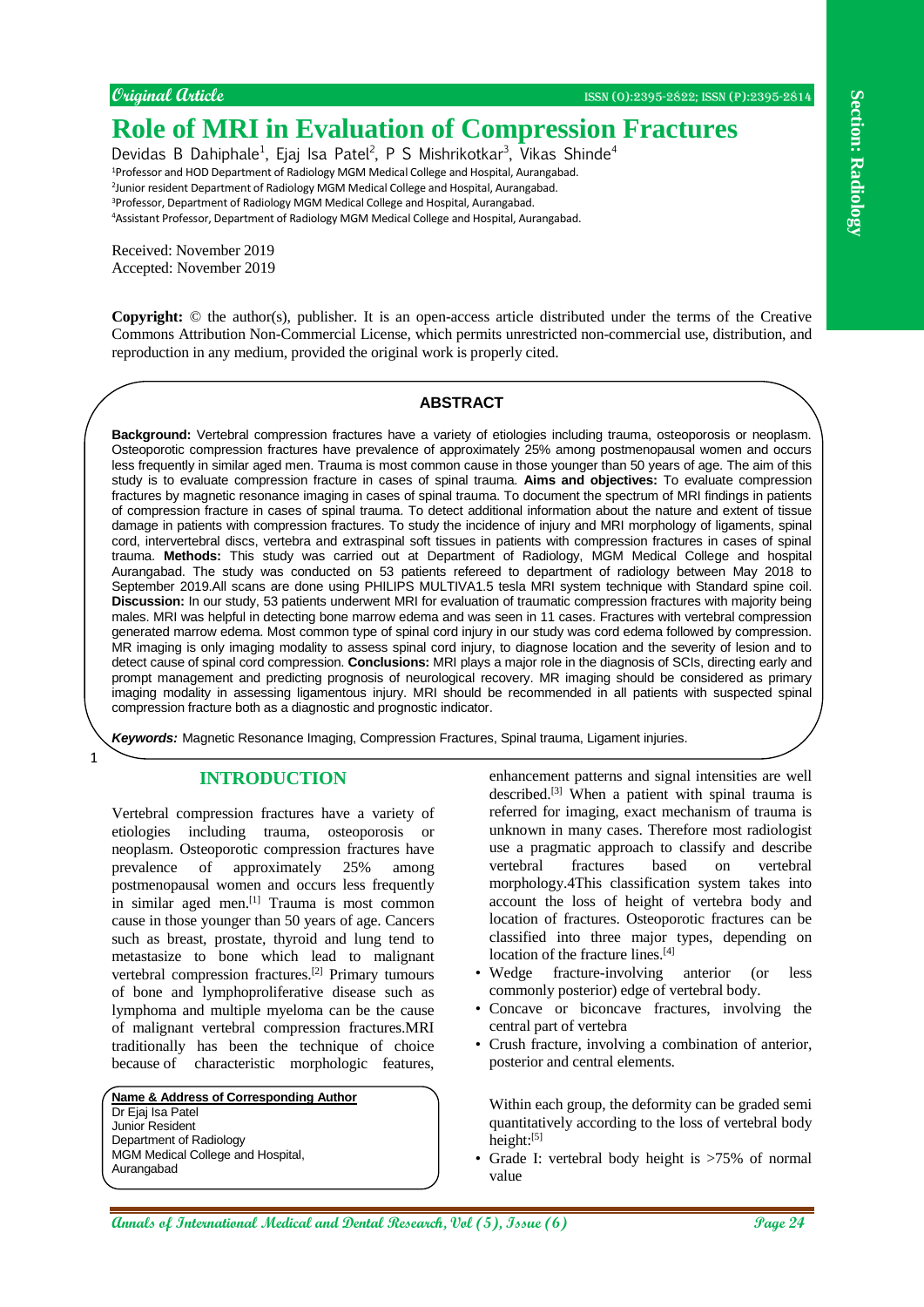- Grade II: vertebral body height is between 50 and 75% of normal value
- Grade III: vertebral body height is  $< 50\%$  of normal value

Even more important is to assess the deformity of the spinal canal and neural foramina. In spine fractures, the spinal canal is often narrowed from translation and intrusion of vertebral body fragments.[6]

#### **Mechanism of injury:**

With reference to Denis' three column theory of spinal stability,<sup>[7]</sup> spinal fractures are classified based on pattern of injury and forces involved.[8]

Flexion-compression mechanism (Wedge or compression fracture):

Anterior wedge compression fracture is caused by combination of flexion and compression forces. Anterior column is compressed with variable involvement of middle and posterior column. Three subtypes are defined:<sup>[9,10]</sup>

- 1. Stable fracture-only anterior column is implicated resulting in anterior wedging of vertebral body with < 50% loss of anterior vertebral body height.
- 2. Potentially unstable fracture-anterior column involvement and posterior column ligamentous failure is seen with anterior wedging of vertebral body and increased interspinous distance. There is >50 % loss of vertebral body height.
- 3. Unstable fracture-failure of all three columns is seen. Imaging studies shows anterior wedging of vertebral body and disruption of posterior vertebral body. Disrupted bone fragment in spinal canal may compress spinal cord or nerve roots.

# **Axial-compression mechanism (Burst fracture):**

Axial –compression forces causes burst fracture or crush fracture. This type of injury is associated with high energy trauma like fall from height, motor vehicle accident and sports related trauma. Burst fractures are most commonly found at thoracolumbar junction and between levels T5 and T8.[11]

Burst fracture is characterized by loss of height of vertebral body. The fracture involves anterior and middle columns; the state of posterior column determines whether fracture is stable or unstable. Displacement of posterior elements or dislocation/subluxation of vertebral body or facet is found in unstable fracture. Displacement of bony fragment into spinal canal may cause spinal cord or nerve roots compression or vascular injury.[12]

Flexion-distraction mechanism (Chance fractures):

Chance (or seatbelt) fracture occurs due to a combination of flexion and distraction forces. This fracture is a type of thoracolumbar injury involving posterior column and injury to ligamentous components. These fractures are often associated<br>with intraabdominal injuries.<sup>[13]</sup> The with intraabdominal injuries.<sup>[13]</sup> The pathophysiology of Chance fracture depends on axis

flexion. Several subtypes of Chance fractures exists. Most common type of fracture is horizontal fracture, in which the axis of flexion is anterior to anterior longitudinal ligament (ALL) with resultant horizontal fracture of bony elements along with supraspinous ligament disruption. Imaging studies shows increase in interspinous distance and may shows horizontal fracture lines through pedicles, transverse processes and pars interarticularis.<sup>[13]</sup>

In cases of more severe flexion-distraction forces, axis of flexion lies behind ALL. These types of Chance fractures are accompanied by burst type of vertebral fractures with buckling or retropulsion of posterior cortex. This is unstable type of injury. Neurological sequels are related to degree of compression of neural elements.

#### **Rotational fracture-dislocation mechanism:**

**Cons. II.** excited toolyon international Medical and Dental Annals of Conserversion international Medical and Dental and Dental Annals of Dental Annals of Dental Annals of Dental Annals of Dental Annals of Dental Annals There is combination of lateral flexion and rotation with or without component of posterior-anteriorly directed force .The resultant injury pattern is failure of both posterior and middle columns with varying degrees of anterior column insult. Rotational force is responsible for disruption of posterior elements and facet joints. Vertebral compression fractures most commonly occur in the mid-thoracic or thoracolumbar transition zone of the spine. Though exceedingly rare, occasionally retropulsion of fracture fragments may result in compression of the spinal cord or cauda equina and result in weakness and loss of sensation of the lower extremities or even bowel or bladder incontinence. Depending on the severity and rapidity of deficit onset, this may constitute a surgical emergency.[14]

# **MATERIALS & METHODS**

This study was carried out at Department of Radiology, MGM Medical College and hospital Aurangabad. The study was conducted on 53 patients referred to department of radiology between May 2018 to September 2019. All scans are done using PHILIPS MULTIVA1.<sup>[5]</sup> tesla MRI system technique with Standard spine coil.

#### **Inclusion criteria:**

- Patient clinically symptomatic and with history of spinal trauma
- Patients above age of 18 years

#### **Exclusion Criteria:**

- Patients with history of metallic implant, foreign body, pacemaker, aneurysm clip, recently implanted prosthetic valve.
- Patients too unstable to undergo MRI scan who are on ventilator support.
- Patients with history of claustrophobia.
- Spine is evaluated by axial, sagittal and coronal views. Dedicated study of clinically area was performed along with screening of whole spine.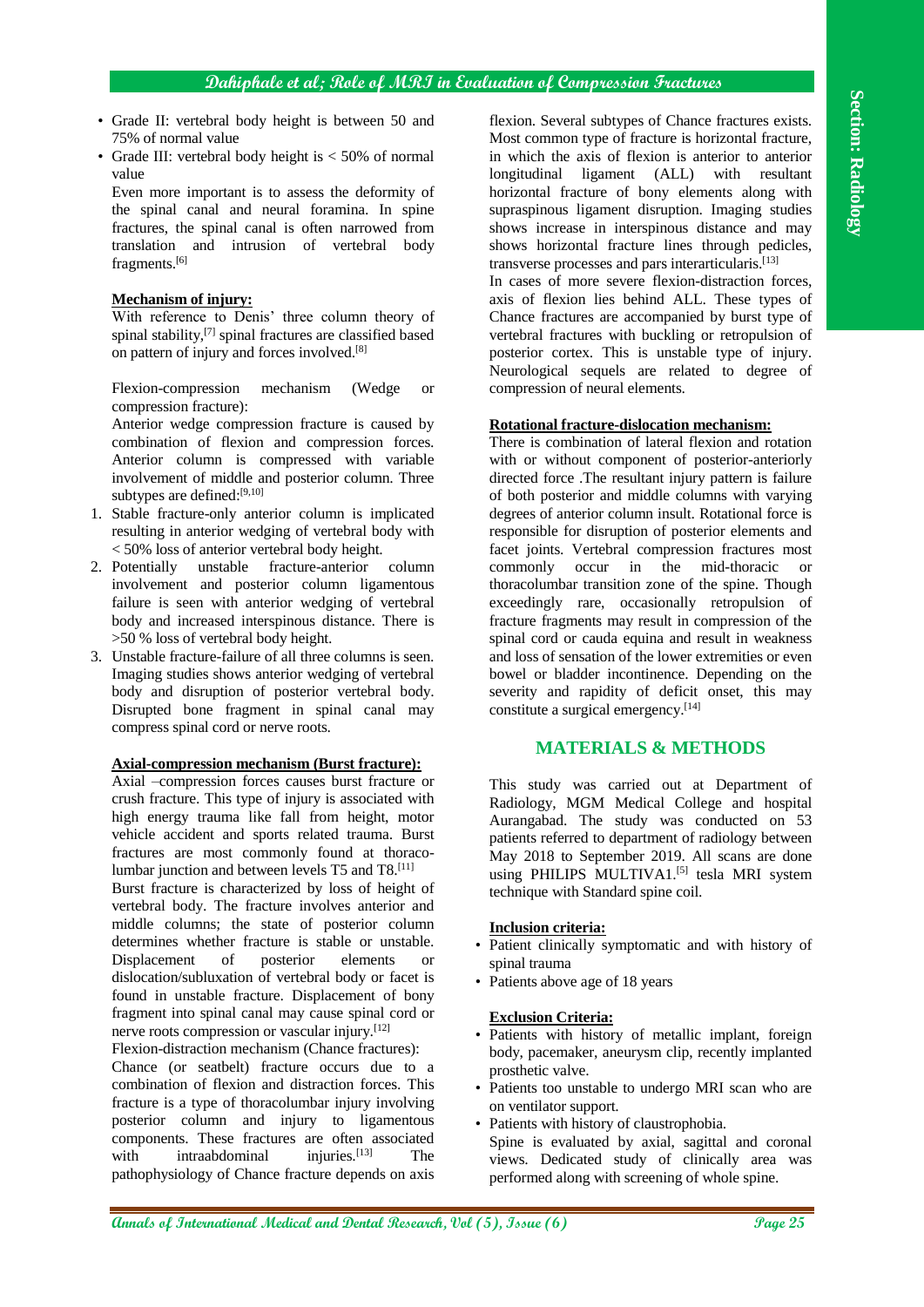#### **Recommended sequences are:-**

- T1-sagittal.
- T2-sagittal
- Sagittal STIR.
- T1-axial
- T2-axial
- Sagittal MERGE,
- Coronal –STIR.

# **RESULTS**

#### **Table 3: Distribution of patients according to cause of injuries**

| <b>Type of injury</b>  | <b>No of Patients</b> | <b>Percentage</b> |
|------------------------|-----------------------|-------------------|
| Fall from height       | 20                    | 37.74 %           |
| Road traffic accidents | 24                    | 45.28%            |
| Slip injuries          |                       | 16.98%            |

| Table 4: Distribution of patients according to disc injuries |  |
|--------------------------------------------------------------|--|
|                                                              |  |

| Disc injuries | No<br><b>Patients</b> | of | <b>Percentage</b> | In<br>in |
|---------------|-----------------------|----|-------------------|----------|
| Absent        | 35                    |    | 66.03 %           | in       |
| Present       | 18                    |    | 33.97 %           |          |

#### **Table 5: Distribution of patients according to region of spine involved in patients with intervertebral disc injuries**

| <b>Region of spine</b><br>involved | No. of patients   Percentage<br>$(n=18)$ |         |
|------------------------------------|------------------------------------------|---------|
| Cervical                           |                                          | 27.77 % |
| Dorsal                             |                                          |         |
| Lumbar                             |                                          | 55.56 % |
| Lumbosacral                        |                                          | 16.67%  |

#### **Table 6: Distribution of patients according to ligament injuries**

| <b>Recommended sequences are:-</b>                                                                                                                                               |                       |                       |                  |                   |                            |                        | Table 1: Distribution of patients according to age                                                                    |                                                                                                                                                                                                                                                         |
|----------------------------------------------------------------------------------------------------------------------------------------------------------------------------------|-----------------------|-----------------------|------------------|-------------------|----------------------------|------------------------|-----------------------------------------------------------------------------------------------------------------------|---------------------------------------------------------------------------------------------------------------------------------------------------------------------------------------------------------------------------------------------------------|
| T1-sagittal.                                                                                                                                                                     |                       |                       |                  |                   |                            | Age group in           | No. of patients                                                                                                       | Percentage                                                                                                                                                                                                                                              |
| T2-sagittal                                                                                                                                                                      |                       |                       |                  |                   | years<br>$18-40$ years     | 19                     | 35.84%                                                                                                                |                                                                                                                                                                                                                                                         |
| T1-axial                                                                                                                                                                         | Sagittal - STIR.      |                       |                  | 41-60 years       | 18                         | 33.96%                 |                                                                                                                       |                                                                                                                                                                                                                                                         |
| T2-axial                                                                                                                                                                         |                       |                       |                  |                   |                            | 61-80 years            | 16                                                                                                                    | 30.18%                                                                                                                                                                                                                                                  |
| Sagittal MERGE,                                                                                                                                                                  |                       |                       |                  |                   |                            | Total                  | 53                                                                                                                    | 100                                                                                                                                                                                                                                                     |
| Coronal -STIR.                                                                                                                                                                   |                       |                       |                  |                   |                            |                        | Table 2: Distribution of patients according to sex                                                                    |                                                                                                                                                                                                                                                         |
|                                                                                                                                                                                  |                       |                       |                  |                   |                            | Gender                 | No. of patients                                                                                                       | <b>Percentage</b>                                                                                                                                                                                                                                       |
|                                                                                                                                                                                  |                       | <b>RESULTS</b>        |                  |                   |                            | Male                   | 33                                                                                                                    | 62.26%                                                                                                                                                                                                                                                  |
|                                                                                                                                                                                  |                       |                       |                  |                   |                            | Female                 | 20                                                                                                                    | 37.74                                                                                                                                                                                                                                                   |
| Assessment of spine injuries was done under                                                                                                                                      |                       |                       |                  |                   |                            |                        |                                                                                                                       |                                                                                                                                                                                                                                                         |
| following                                                                                                                                                                        | categories:           |                       | distribution     |                   | of patients                |                        |                                                                                                                       | Out of the total 53 patients evaluated for                                                                                                                                                                                                              |
| according to age and sex, cause of injuries, disc                                                                                                                                |                       |                       |                  |                   |                            |                        |                                                                                                                       | compression fractures, 33 (62.26%) patients were                                                                                                                                                                                                        |
| injuries, ligament injuries, cord injuries, listhesis<br>injuries, osseous injuries and soft tissue injuries.                                                                    |                       |                       |                  |                   |                            |                        |                                                                                                                       | males and 20 (37.74%) patients were females. In                                                                                                                                                                                                         |
|                                                                                                                                                                                  |                       |                       |                  |                   |                            | compression fractures. |                                                                                                                       | our study males are found more prone for acute                                                                                                                                                                                                          |
| Total numbers of patients studied were 53 and were                                                                                                                               |                       |                       |                  |                   |                            | (Table 2)              |                                                                                                                       |                                                                                                                                                                                                                                                         |
| divided into 3 age groups. They are 1]18-40 2] 41-                                                                                                                               |                       |                       |                  |                   |                            |                        |                                                                                                                       |                                                                                                                                                                                                                                                         |
| 60 3] 31-60 years. In our study the smallest age was                                                                                                                             |                       |                       |                  |                   |                            |                        |                                                                                                                       | Out of the total 53 patients evaluated for traumatic                                                                                                                                                                                                    |
| 18 years and highest age was 80 years. Maximum                                                                                                                                   |                       |                       |                  |                   |                            |                        |                                                                                                                       | compression fractures, most common cause of injury                                                                                                                                                                                                      |
| number of patients were found in the age group 18 to                                                                                                                             |                       |                       |                  |                   |                            |                        |                                                                                                                       | was road traffic accidents followed by fall from                                                                                                                                                                                                        |
| 40 years constituting 19 patients (35.84%) followed                                                                                                                              |                       |                       |                  |                   |                            | height<br>and          | slip                                                                                                                  | [Table<br>injuries.<br>3]                                                                                                                                                                                                                               |
| by the age group 41 to 60 years constituting 18                                                                                                                                  |                       |                       |                  |                   |                            |                        |                                                                                                                       |                                                                                                                                                                                                                                                         |
| patients (33.96 %).(Table 1)                                                                                                                                                     |                       |                       |                  |                   |                            |                        |                                                                                                                       |                                                                                                                                                                                                                                                         |
| Table 3: Distribution of patients according to cause of injuries                                                                                                                 |                       |                       |                  |                   |                            |                        |                                                                                                                       |                                                                                                                                                                                                                                                         |
| Type of injury                                                                                                                                                                   |                       | <b>No of Patients</b> |                  | Percentage        |                            |                        |                                                                                                                       |                                                                                                                                                                                                                                                         |
|                                                                                                                                                                                  |                       |                       |                  |                   |                            |                        |                                                                                                                       |                                                                                                                                                                                                                                                         |
| Fall from height<br>Road traffic accidents                                                                                                                                       |                       | 20<br>24              |                  | 37.74 %<br>45.28% |                            |                        |                                                                                                                       |                                                                                                                                                                                                                                                         |
| Slip injuries                                                                                                                                                                    |                       | 9                     |                  | 16.98%            |                            |                        |                                                                                                                       |                                                                                                                                                                                                                                                         |
|                                                                                                                                                                                  |                       |                       |                  |                   |                            |                        |                                                                                                                       |                                                                                                                                                                                                                                                         |
|                                                                                                                                                                                  |                       |                       |                  |                   |                            |                        |                                                                                                                       |                                                                                                                                                                                                                                                         |
|                                                                                                                                                                                  |                       |                       |                  |                   |                            |                        |                                                                                                                       |                                                                                                                                                                                                                                                         |
|                                                                                                                                                                                  |                       |                       |                  |                   |                            |                        |                                                                                                                       |                                                                                                                                                                                                                                                         |
|                                                                                                                                                                                  | N <sub>0</sub>        | оf                    | Percentage       |                   |                            |                        |                                                                                                                       | In our study, we found that 35 patients $(66.03\%)$ not suffered from                                                                                                                                                                                   |
|                                                                                                                                                                                  | <b>Patients</b><br>35 |                       | 66.03%           |                   |                            |                        |                                                                                                                       | intervertebral disc injuries and 18 patients (33.97 %) suffered from                                                                                                                                                                                    |
|                                                                                                                                                                                  | 18                    |                       | 33.97 %          |                   |                            |                        |                                                                                                                       | intervertebral disc injuries (most commonly found is posttraumatic                                                                                                                                                                                      |
|                                                                                                                                                                                  |                       |                       |                  |                   | disc herniation) (Table 4) |                        |                                                                                                                       |                                                                                                                                                                                                                                                         |
|                                                                                                                                                                                  |                       |                       |                  |                   |                            |                        | Table 5: Distribution of patients according to region of spine involved in patients with intervertebral disc injuries |                                                                                                                                                                                                                                                         |
|                                                                                                                                                                                  |                       |                       |                  |                   |                            |                        |                                                                                                                       |                                                                                                                                                                                                                                                         |
|                                                                                                                                                                                  |                       | No. of patients       |                  | Percentage        |                            |                        |                                                                                                                       |                                                                                                                                                                                                                                                         |
|                                                                                                                                                                                  | $(n=18)$              |                       |                  |                   |                            |                        |                                                                                                                       |                                                                                                                                                                                                                                                         |
|                                                                                                                                                                                  | 5<br>0                |                       | 0                | 27.77 %           |                            |                        |                                                                                                                       |                                                                                                                                                                                                                                                         |
|                                                                                                                                                                                  | 10                    |                       |                  | 55.56 %           | 5)                         |                        |                                                                                                                       |                                                                                                                                                                                                                                                         |
|                                                                                                                                                                                  | 3                     |                       |                  | 16.67%            |                            |                        |                                                                                                                       | Most of the intervertebral disc injuries are found in lumbar<br>region followed by cervical and lumbo-sacral region.<br>Intervertebral disc injury is not found in dorsal region. (Table                                                                |
| Table 4: Distribution of patients according to disc injuries<br>Disc injuries<br>Absent<br>Present<br>Region of spine<br>involved<br>Cervical<br>Dorsal<br>Lumbar<br>Lumbosacral |                       |                       |                  |                   |                            |                        |                                                                                                                       |                                                                                                                                                                                                                                                         |
|                                                                                                                                                                                  |                       |                       |                  |                   |                            |                        |                                                                                                                       |                                                                                                                                                                                                                                                         |
|                                                                                                                                                                                  |                       |                       |                  |                   |                            |                        |                                                                                                                       |                                                                                                                                                                                                                                                         |
|                                                                                                                                                                                  |                       | N <sub>0</sub>        | of               | Percentage        |                            |                        |                                                                                                                       |                                                                                                                                                                                                                                                         |
|                                                                                                                                                                                  |                       | <b>Patient</b><br>51  | 96.24 %          |                   |                            |                        |                                                                                                                       |                                                                                                                                                                                                                                                         |
|                                                                                                                                                                                  |                       | $\mathbf{1}$          | 1.88%            |                   |                            |                        |                                                                                                                       |                                                                                                                                                                                                                                                         |
| Table 6: Distribution of patients according to ligament injuries<br><b>Ligament injury</b><br>Absent<br>Isolated ALL<br><b>Isolated PLL</b>                                      |                       | $\mathbf{0}$          | $\boldsymbol{0}$ |                   |                            |                        |                                                                                                                       |                                                                                                                                                                                                                                                         |
|                                                                                                                                                                                  |                       | $\overline{0}$        | $\Omega$         |                   | 6                          |                        |                                                                                                                       |                                                                                                                                                                                                                                                         |
| Both ALL & PLL<br>Both PLL and ligamentum<br>flavum                                                                                                                              |                       | $\mathbf{1}$          | 1.88 %           |                   |                            |                        |                                                                                                                       | In our study we found that, most of the patients are not<br>suffering from ligaments injuries . We found 2 patients with<br>ligament injuries ,one patients with disruption of ALL and 1<br>patient with disruption of PLL and ligamentum flavum [Table |
| Interspinous and<br>supraspinous ligaments                                                                                                                                       |                       | $\mathbf{0}$          | $\overline{0}$   |                   |                            |                        |                                                                                                                       |                                                                                                                                                                                                                                                         |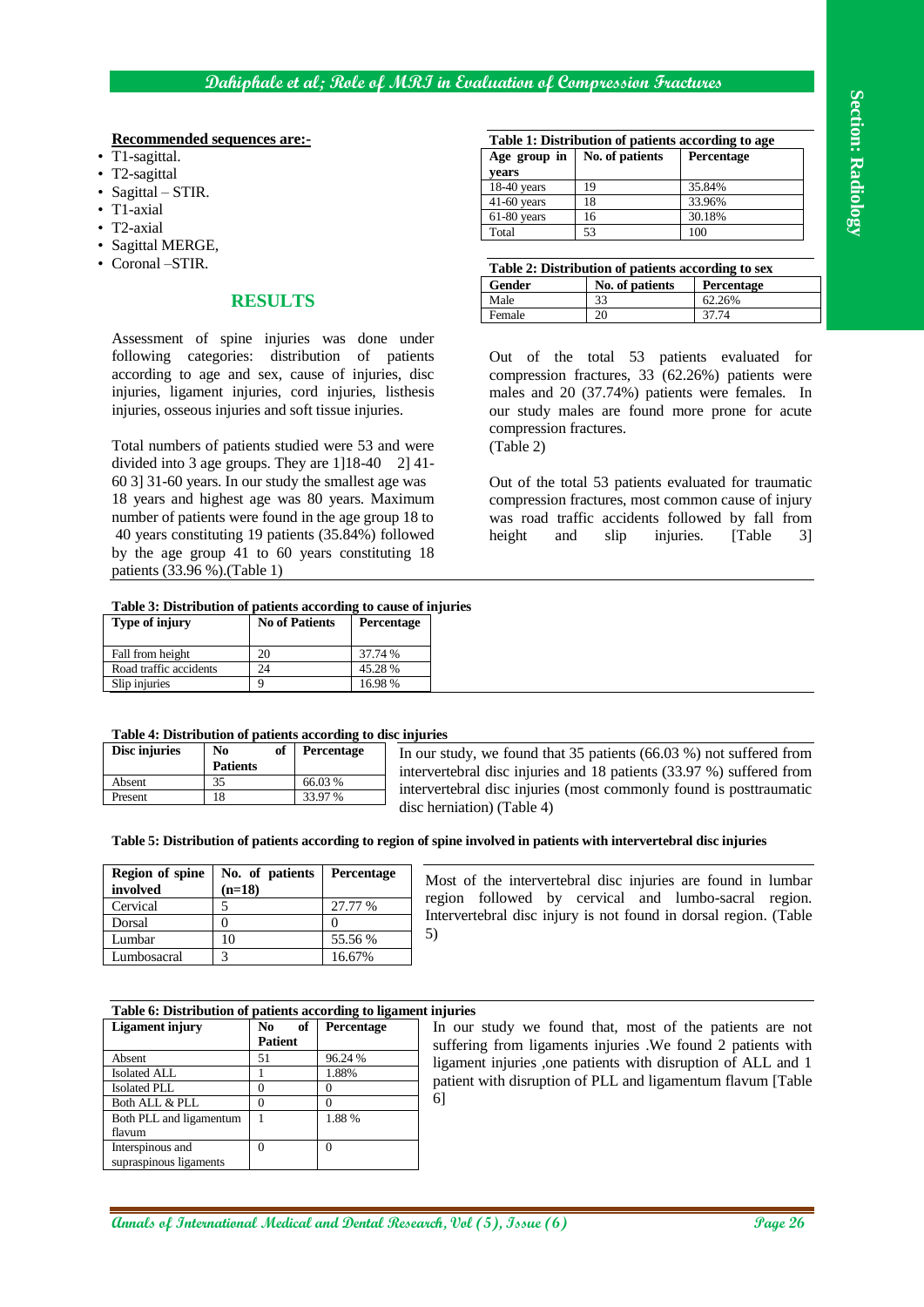| Table 7: Distribution of patients according to cord injuries |                      |                                |               |                  |  |
|--------------------------------------------------------------|----------------------|--------------------------------|---------------|------------------|--|
| Cord injury                                                  | <b>No of Patient</b> | Region of spinal cord involved |               |                  |  |
|                                                              |                      | Cervical                       | <b>Dorsal</b> | Conus medullaris |  |
| Compression                                                  | 11(20.75%)           |                                |               |                  |  |
| Edema/contusion                                              | 13(24.53%)           |                                |               |                  |  |
| Cord hemorrhage                                              |                      |                                |               |                  |  |
| Epidural hematoma                                            | $(1.88\%)$           |                                |               |                  |  |

In our study we found that most common cord injury is cord edema followed by cord compression. Only 1 patient with epidural hematoma is found. Patients with cord hemorrhage are not found in our study.  $(Table$   $7)$ 

| Table 8: Distribution of patients according to Listhesis injuries |                       |  |  |  |  |
|-------------------------------------------------------------------|-----------------------|--|--|--|--|
| Listhesis injury                                                  | <b>No of Patients</b> |  |  |  |  |
|                                                                   |                       |  |  |  |  |
| Normal                                                            | 47 (88.68%)           |  |  |  |  |
| Anterolisthesis                                                   | $3(5.66\%)$           |  |  |  |  |
| Retrolisthesis                                                    | 1(1.88%)              |  |  |  |  |

Subluxation /dislocation 2 (3.78%)

In our study we found 47 patients with no listhesis injury. We found 3 patients with anterolisthesis, 1 patient with retrolisthesis and 2 patients with traumatic subluxation.(Table 8)



**Figure 1: Sagittal T2W image showing hyperintense signal intensity from lower border of C5 to upper border of C7 vertebral level suggestive of cord edema.**



**Figure 2: Sagittal T2W image showing anterolisthesis of L5 over S1 and anterior wedge compression fracture of L4 vertebral body.**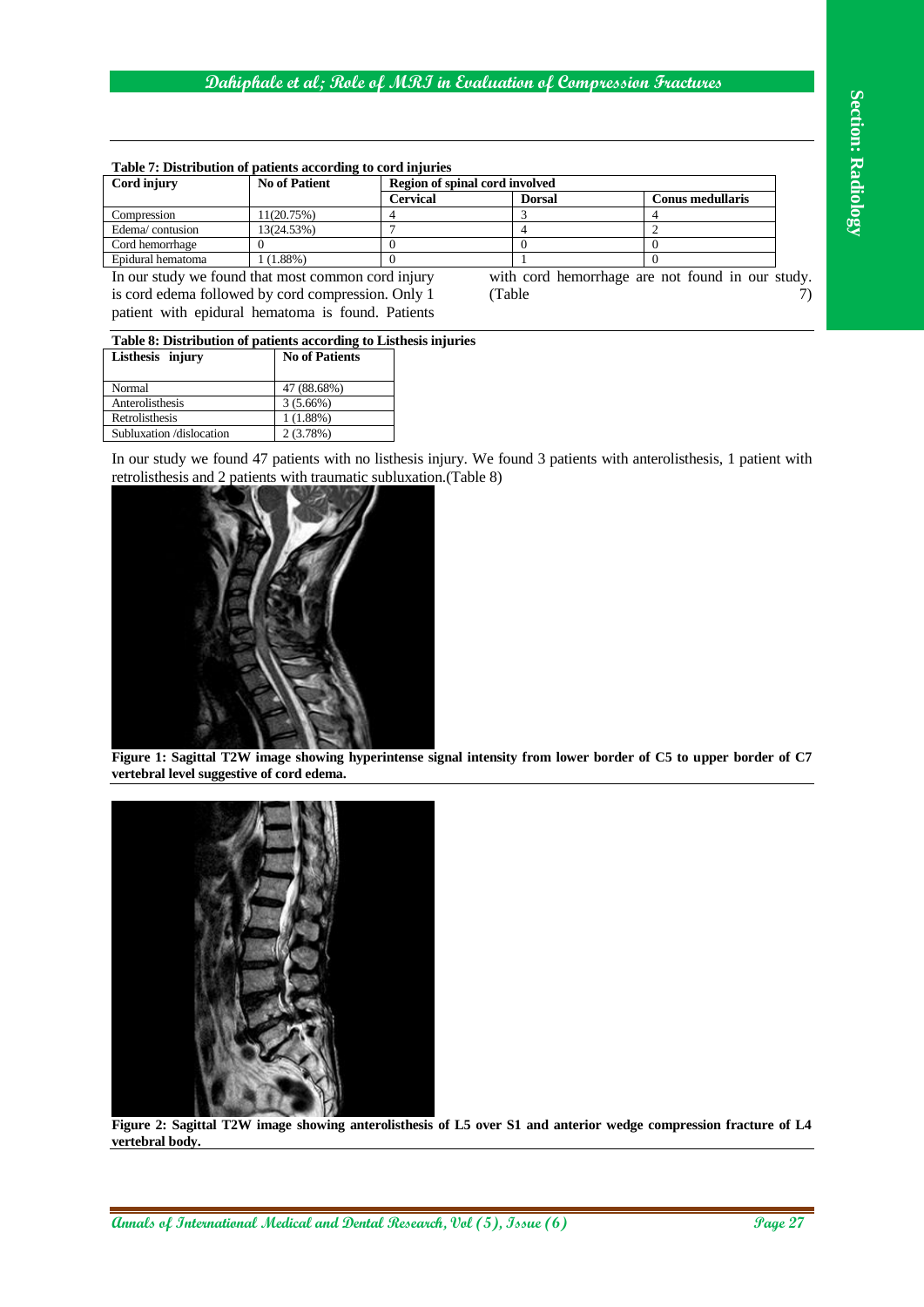| Region of spine involved | No. of patients | <b>Percentage</b> |
|--------------------------|-----------------|-------------------|
| Cervical                 |                 | 3.77 %            |
| Upper dorsal $(D1-D4)$   |                 | 5.66%             |
| Mid-dorsal (D7-D8)       |                 | 16.98%            |
| Lower dorsal(D9-D12)     | 19              | 35.84%            |
| Dorso-lumbar             |                 | 1.88%             |
| Lumbar                   | 28              | 52.83%            |

**Table 9: Distribution of patients according to region of spine involved in patients of compression fracture**

In our study group, out of the 53 patients, maximum patients had compression fractures in the dorsal spine followed by lumbar spine. Cervical spine were least commonly affected. (Table 9)



**Figure 3: Sagittal T2W image showing anterior wedging of L3 vertebral body.**



**Figure 4: Sagittal T1W image showing anterior wedging of vertebral body and appears hypointense on T1W images.**



**Figure 5: L3 vertebral body appearing hyperintense on coronal STIR images.** These images are suggestive of acute compression fracture of L3 vertebral body.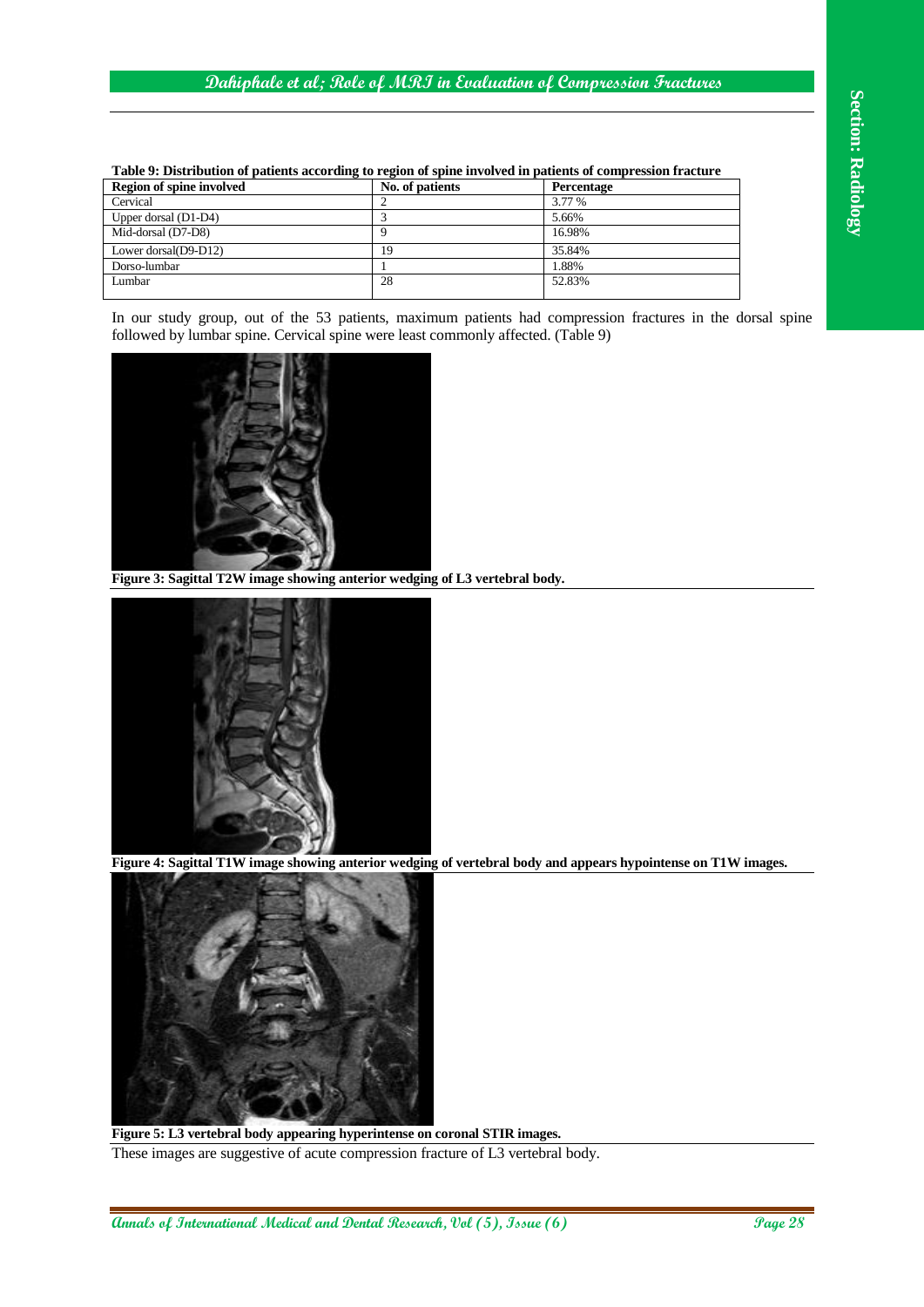| <b>Table To: Distribution of patients according osseous infuries</b> |                                        |                   |  |  |  |
|----------------------------------------------------------------------|----------------------------------------|-------------------|--|--|--|
| <b>Osseous injuries</b>                                              | of<br><b>Number</b><br><b>Patients</b> | <b>Percentage</b> |  |  |  |
| <b>Burst fractures</b>                                               |                                        | 7.5 %             |  |  |  |
| Marrow edema                                                         |                                        | 20.75 %           |  |  |  |
| Posterior element fractures                                          |                                        | 5.66 %            |  |  |  |

**Table 10: Distribution of patients according osseous injuries** 

In our study, we found 4 patients with burst fracture, 11 patients with marrow edema and 3 patients with posterior element fractures. (Table 10)

| Table 11: Distribution of patients according to soft tissue injuries |                    |    |  |  |  |
|----------------------------------------------------------------------|--------------------|----|--|--|--|
| Soft tissue injury                                                   | Number<br>patients | of |  |  |  |
| Normal                                                               | 49 (92.45%)        |    |  |  |  |
| Hematoma                                                             | 1 (1.88%)          |    |  |  |  |
| Muscle contusion                                                     | $3(5.66\%)$        |    |  |  |  |
| 'edema                                                               |                    |    |  |  |  |

In our study, most of patients are not suffering from soft tissue injuries. We found 1 patient with hematoma and 3 patients with muscle edema or contusion. (Table 11).

# **DISCUSSION**

In our study, 53 patients underwent MRI for evaluation of compression fractures in patients with spinal trauma.

Maximum numbers of patients were found in the age group 18 to 40 years constituting 19 patients (35.84%) followed by the age group 41 to 60 years constituting 18 patients (33.96%).

As per Nalina et  $al$ ,  $[15]$  the commonly affected age group is  $18 - 50$  years and as per Donald et al, [16] Timothy et al,  $[17]$  and Flanders et al,  $[18]$  the most commonly affected age group is 16-30 years. These observations by the above authors regarding the affected age group are close to our study.

In our study most of patients are males. Females with compression fractures are elderly with some of them suffering from slip injuries. The gender distribution in our study was consistent with Kerslake19 et al and close to Roop Singh et al.<sup>[20]</sup> Most common cause of spinal injury was road traffic accident in this study. Most of the literature provide motor vehicle accidents to be the most common cause of spinal injury.[21,22]

In our study, we found 33.97 % patients with intervertebral disc injuries (most commonly post traumatic disc herniation). The incidence of disc injuries in our study is consistent with study done by Katzberg et al. [23] Most common type of spinal cord injury in our study was cord edema followed by compression. This is consistent with studies by Khandelwal et al,<sup>[24]</sup> Kulkarni et al,<sup>[25]</sup> and Mc Ardle et al, [26] who also found cord oedema to be the most common cord injury pattern.

MR imaging is only imaging modality to assess spinal cord injury, to diagnose location and the severity of lesion and to detect cause of spinal cord compression. Most of the patients in our study are not suffering from ligament injuries. MRI was helpful in detecting bone marrow edema and was

seen in 11 cases. Fractures with vertebral compression generated marrow edema which was statistically significant whereas distraction fractures and other types of fractures did not reliably generate marrow edema. This is in keeping with the study done by Mark A. Brinckman et al. which says statistically significant differences in marrow edema were observed between vertebral body compression fractures compared to distracted fractures or those fractures that did not distract or compress. [27]

In our study, most of the patients are not suffered from any listhesis injuries. Out of 53 patients, only 3 patients with anterolisthesis and 1 patient with retrolisthesis is found. In our study, soft tissue injuries are not found in most of patients. We found 1 patients with hematoma, 3patients with muscle edema /contusion.

# **CONCLUSION**

**Analys the Phasical medical and the section of the section of the section of the section of the section of the section of the section of the section of the section of the section of the section of the section of the sect** Thus we conclude that, spinal compression fractures are more common in males as compared to females and more common in the age group 18 years to 40 years age group. All types of injuries like road traffic accidents, fall from height more common in males except slip injuries which were more common in females. Bone marrow edema was the most common type of osseous injury found in our study. MRI is the only investigation which can detect marrow oedema. Most common type of spinal cord injury in our study was cord edema followed by compression. MR imaging is only imaging modality to assess spinal cord injury, to diagnose location and the severity of lesion and to detect cause of spinal cord compression.

In a polytrauma patient MRI helps in diagnosis of multilevel injuries and may reveal clinically unsuspected injuries compressing the cord. We concluded that MRI plays a major role in the